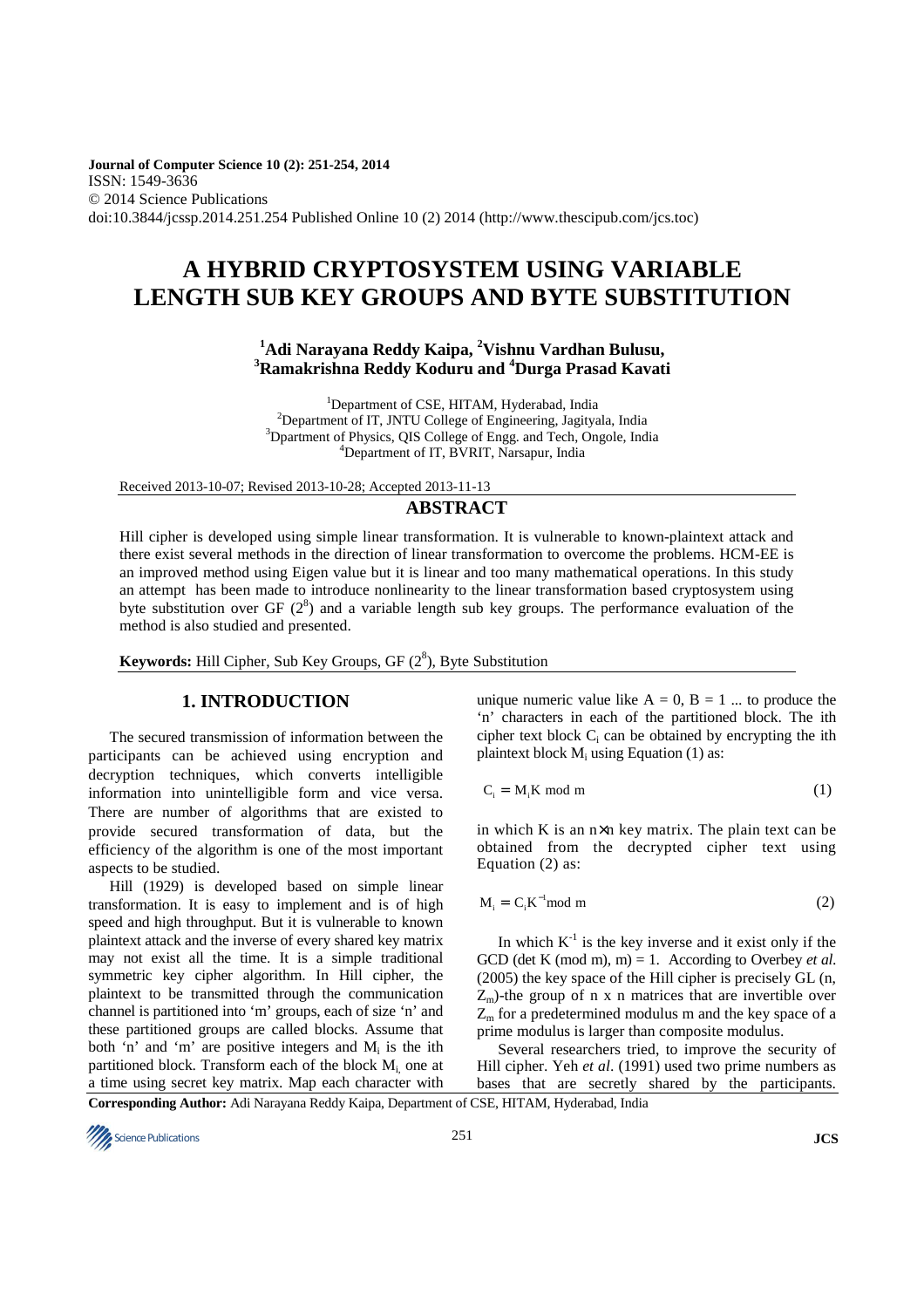Although the algorithm thwarts the known-plaintext attack, it requires many mathematical calculations and it is not efficient to handle bulk data. Saeednia (2000) made Hill cipher more secure by encryption of each plaintext block with a new key matrix. The new keys are generated by the permutation of rows and columns of an original key matrix. It is vulnerable to knownplaintext attack since the permutated vector is encrypted with the original key matrix. Ismail *et al*. (2006) proposed a new scheme Hill Multiplying Rows by Initial Vector (HillMRIV). It is also vulnerable to known-plaintext attack. Rangel-Romeror *et al*. (2008) presented that If IV is not chosen carefully, some of the new keys to be generated by the algorithm, may not be invertible over  $Z_m$ , this make encryption/decryption process useless Lin *et al*. (2004) improved the security of Hill cipher by using several random numbers. It thwarts the knownplaintext attack but their scheme is not efficient and is vulnerable to the chosen-cipher text attack and is proved in Toorani and Falahati (2009; 2011) and improved the security with one-way hash function but Keliher and Delaney (2013) proved that it is still vulnerable to attacks. Mahmoud and Chefranov (2009; 2012; 2014) improved the algorithm by using eigen values but these are not efficient and too many seeds are exchanged. Reddy *et al*. (2012a; 2012b) improved the Hill cipher by generating session key using oneway function but the time complexity is more. In the study, an attempt is made to introduce nonlinearity using byte substitution of AES over GF  $(2^8)$  and sub key groups using pseudo random number sequence.

In the study, an attempt has been made to introduce the concept of byte substitution using S-box over GF  $(2^8)$  and sub key groups for the cipher text. The detailed algorithm is presented in section-2 and its performance and security analysis are studied and presented in section-3.

## **2. PROPOSED METHOD**

#### **Algorithm**

Let M be the plain text to be transmitted through the secured channel. Partition the plain text M into 'm' blocks each of size 'n' where 'n' is positive integer (greater than 1). Let  $M_i$  be the i<sup>th</sup> partitioned block (i = 1, 2, ... m) and size of  $M_i$  is n. Let  $C_i$  be the ciphertext of the  $i<sup>th</sup>$  block corresponding to the  $i<sup>th</sup>$  block of plain text. Choose a prime number 'p'  $\langle 2^8 \rangle$ .

Select a vector of 'n' relatively prime numbers  $(k_1,$ k<sub>2</sub>,... k<sub>n</sub>). Assume k<sub>i</sub>∈ Z<sub>p</sub>. Rotate each row vector relatively right to the preceding row vector to generate a

$$
\frac{252}{252}
$$
 JCS

shared key matrix  $K_{nxn}$ . Let  $r = \sum_{n=1}^{n}$  $\sum_{i=1}^{n} k_i \mod p$ . Then

generate a sequence of pseudo-random numbers  $S_i$  ( $i = 0$ , 1, … p-1) with initial seed value as r. Generate the sub-key as i from pseudo-random numbers as,  $j = (i + S_i) \text{ mod } b$ , for all  $i \in S_G$  and  $b < \lfloor p/2 \rfloor$ . (i.e., the sub-key groups are formed with the pseudorandom number sequence.)

Consider the table of S-box of size 16×16, contains the permutation of all possible values of 8 bits with the leftmost 4 bits as row value and the rightmost 4 bits as a column value. The row and column values serve as indices into the s-box to select a unique 8-bit output. Using the elements in the table of S-box transform the elements by replacing the vector of elements of  $Y = KM \mod p$  by Z.

Now select the 'n' elements in sequence from the corresponding sub key group  $S_G$  using  $z_1$  mod b as index of the group and add to  $Z$  over mod  $2^8$  to generate cipher text block C.

Receiver receives ciphertext  $(C_1, C_2)$ . To get back Z subtract selected elements of the index group from C. Substitute the elements of Z using inverse S-box, then multiply the result with inverse key matrix to get the plaintext.

The algorithm is illustrated through the following xample.

## **Example**

Consider the set of three mutual prime numbers (5, 27, 13) and  $p = 29$ . Generate shared key matrix  $K_{3x3}$ . Assume the plaintext block  $M = [8, 13, 5]$ . Generate 'p' pseudo-random number sequence with seed value 45. Assume  $b = 3$  and generate the three sub-key groups  $(S_G)$ from the random number sequence:

 $S_G [0] = \{1, 3, 4, 6, 7, 8, 11, 14, 16, 19, 23, 24, 26, 27\}$  $S_G$  [1] = {0, 2, 5, 9, 13, 13}  $S_G [2] = \{10, 15, 17, 18, 20, 21, 23, 25, 28\}$ 

The encrypted plaintext  $C = [222, 190, 219]$  and the decrypted ciphertext  $M = [8, 13, 5]$ .

# **3. ANALYSIS OF THE PROPOSED METHOD**

#### **3.1. Computational Cost**

The time complexity of the algorithm to encrypt and to decrypt the text is O  $(mn^2)$ , where 'm' is number of blocks and 'n' is size of each block, which is same as that of original Hill cipher.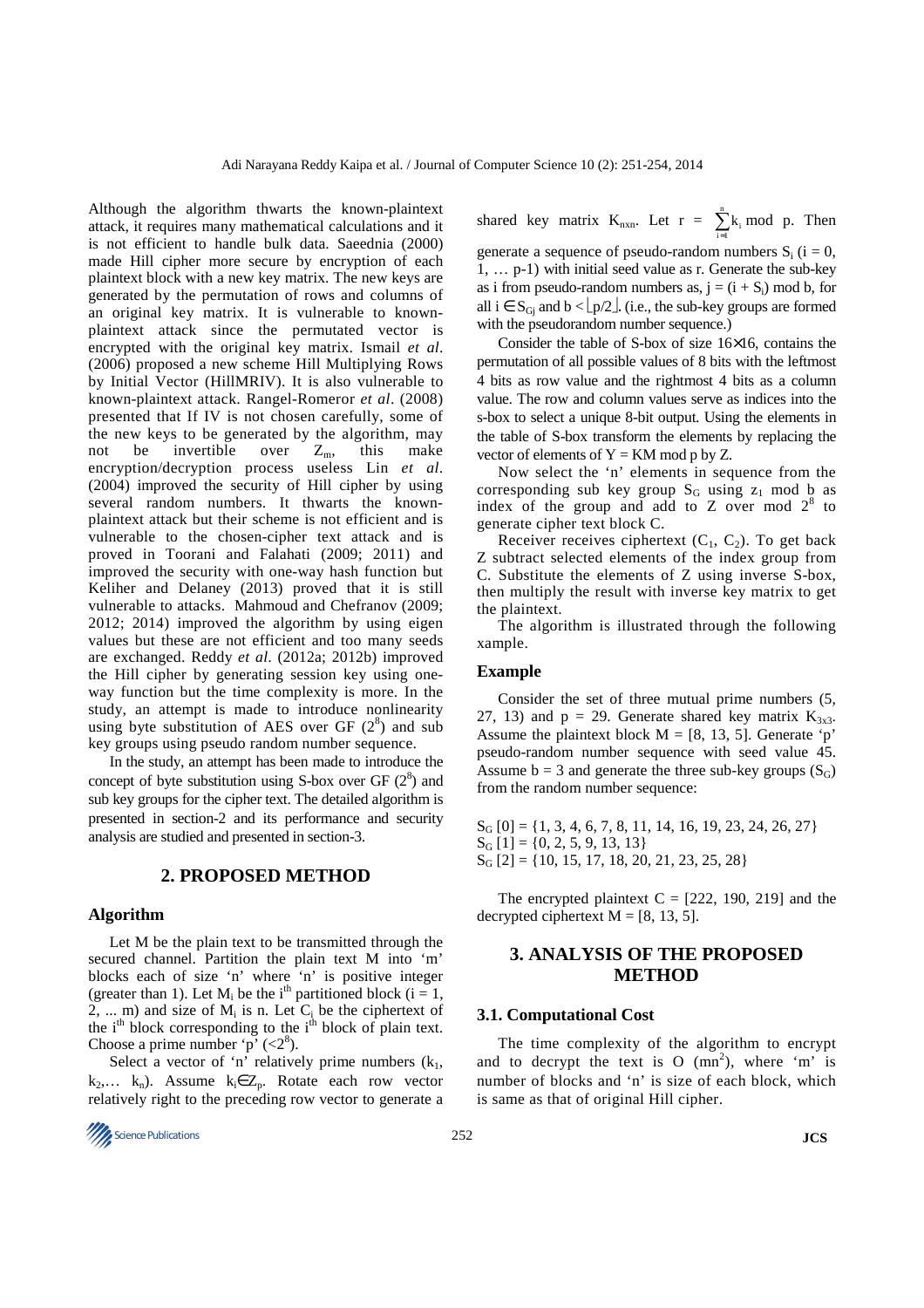

**Fig. 1.** Plaintext Vs ciphertext

It can be obtained as: let  $T_{Enc}$  and  $T_{Dec}$  denote the running time for encryption and decryption of each block of plaintext respectively Equation (3):

$$
T_{Enc}(m) \cong m(n^{2} + 2n)T_{Mul} + m(n^{2})T_{Add} + mnT_{s}
$$
  
\n
$$
T_{Dec}(m) \cong m(n^{2} + 2n)T_{Mul} + m(n^{2})T_{Add} + mnT_{s}
$$
\n(3)

where,  $T_{\text{Add}}$ ,  $T_{\text{Mul}}$ ,  $T_s$  and  $T_{\text{is}}$  are the time complexities for scalar modular addition, multiplication, substitution, inverse substitution respectively Equation (4):

$$
T_{Enc}(m) \cong m(n^2 + 2n)c_1 + m(n^2)c_2 + mnc_3 \cong O(mn^2)
$$
  
\n
$$
T_{Dec}(m) \cong m(n^2 + 2n)c_1 + m(n^2)c_2 + mnc_4 \cong O(mn^2)
$$
\n(4)

#### **3.2. Result Analysis**

The encrypted data is taken as an input to the runs test and correlation coefficient.

# **3.2.1. Runs Test**

The runs test checks the randomness of the encrypted data. The data falls into two separate categories such as above and below to a median. The test result shows that the encrypted data is random since runs test gives 0.99 as a result.

#### **3.2.2. Correlation Coefficient**

Correlation coefficient is a number between -1 and 1 which quantifies the relation between two variables. The correlation coefficient is 1 in case an increasing linear relation, -1 in case of decreasing linear relation and some value in between in all other cases indicating the linear dependence between the variables. The **Fig. 1** shows that the correlation distribution of plaintext and ciphertext for the proposed algorithm. The correlation coefficient has calculated for the proposed algorithm and it had a value of (-0.06005) which represents the plaintext and ciphertext are independent.

## **3.3. Security Analysis**

The proposed cryptosystem overcomes all the drawbacks of linear transformation based Hill cipher. The confusion and diffusion are added to the proposed cryptosystem by introducing byte substitution and variable length sub key groups. It overcomes knownplaintext attack, because the nonlinearity of the byte substitution and variable length of sub key groups. It is free from ciphertext-only attach, if the modulus is large prime number. This non-linear behavior made the proposed cryptosystem secure against linear cryptanalysis. It is also free from differential cryptanalysis because the sub key groups are variable length. If the modulus is small prime number then the byte substitution limited to only first 3 or 4 rows.

### **4. CONCLUSION**

The structure of the proposed cryptosystem is similar to linear transformation based Hill cipher and each block of plaintext is encrypted with same session key but with different sub key groups. The confusion and diffusion are added to the proposed cryptosystem by introducing byte substitution and variable length sub key groups. The sub key groups are variable length, so the same plaintext blocks are encrypted to different cipher text block which eliminates the known-plaintext attack. It is free from linear and differential cryptanalysis because of byte substitution and sub key groups. The proposed system has reduced the memory size from  $n^2$  to n, because key matrix is generated from the first row of the matrix. The correlation between plaintext and cipher text is too low because of byte substitution. This concludes that the plaintext and ciphertext are independent.

#### **5. REFFERENCES**

- Hill, L.S., 1929. Cryptography in an algebraic alphabet. Am. Math. Monthly, 36: 306-312.
- Ismail, I.A., M. Amin and H. Diab, 2006. How to repair the hill cipher. J. Zhej. Univ. Sci. A., 7: 2022-2030. DOI: 10.1631/jzus.2006.A2022
- Keliher, L. and A.Z. Delaney, 2013. Cryptanalysis of the toorani-falahati hill ciphers. Mount Allison University.